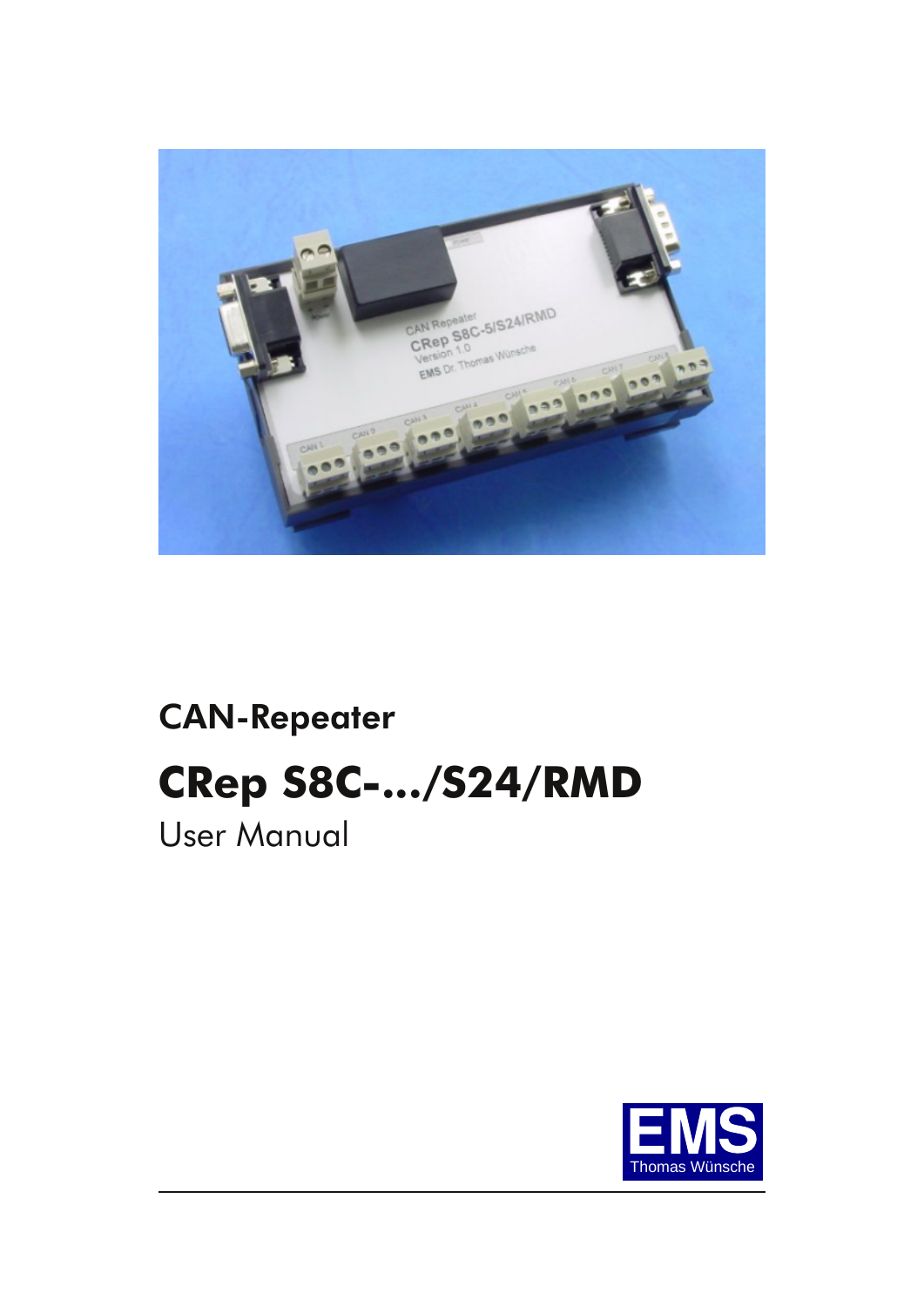User manual for CAN Repeater CRep S8C.../S24/RMD

Document version: 1.2 Documentation date: September 25th, 2020

No part of this document or the software described herein may be reproduced in any form without prior written agreement from EMS Dr. Thomas Wünsche.

For technical assistance please contact:

EMS Dr. Thomas Wünsche Sonnenhang 3 D-85304 Ilmmünster

Tel. +49-8441-490260  $Fax +49-8441-81860$ Email: support@ems-wuensche.com

Our products are continously improved. Due to this fact specifications may be changed at any time and without announcement.

**WARNING: CRep S8C hardware and software may not be used in applications where damage to life, health or private property may result from failures in or caused by these components.**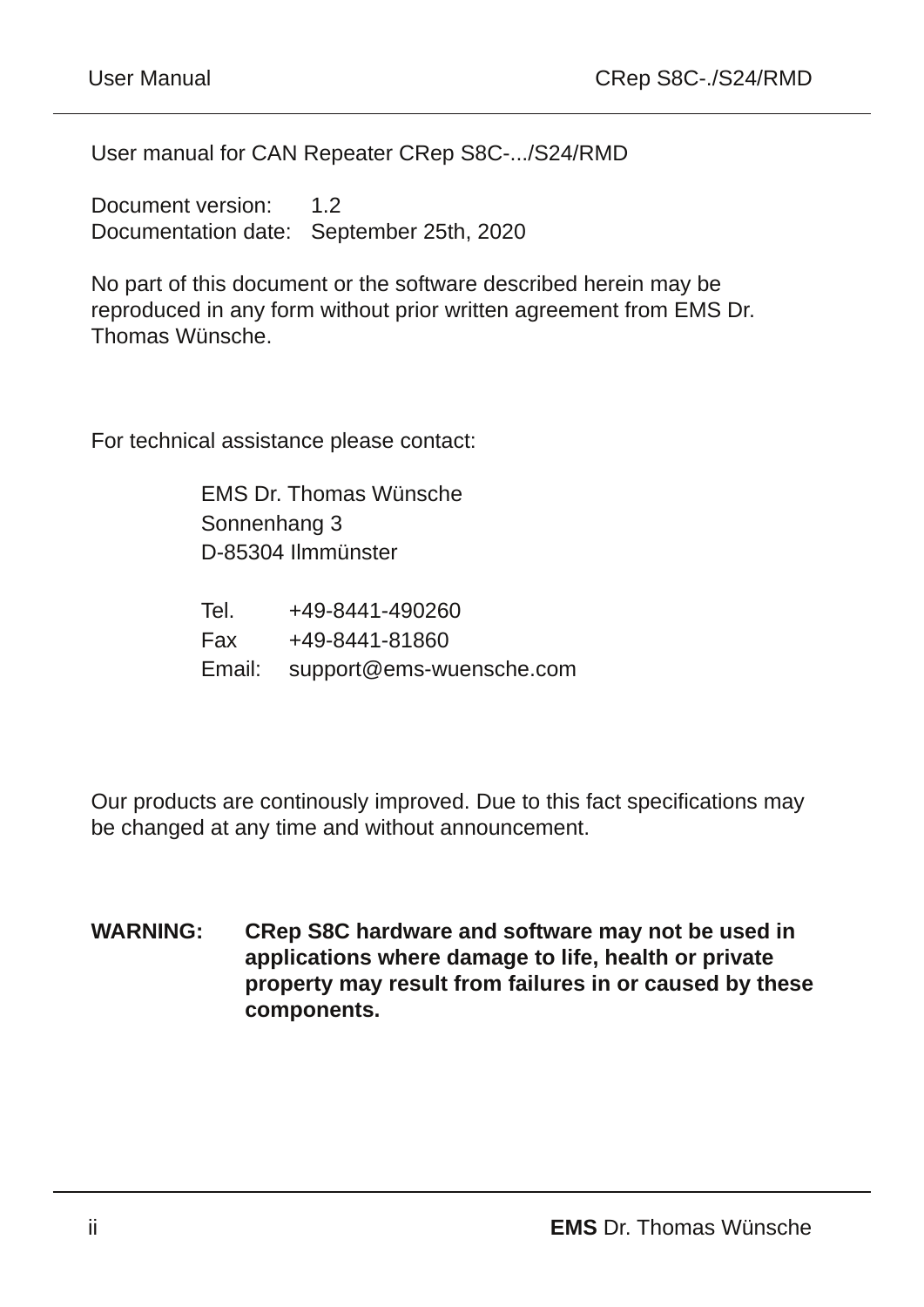# **Content**

| $\mathbf{1}$ | <b>Overview</b>                                                          | 1                |
|--------------|--------------------------------------------------------------------------|------------------|
|              | 1.1 Attributes<br>1.2 General Description<br>1.3 Ordering Information    | 1<br>1<br>2      |
| $\mathbf{2}$ | <b>Electrical Characteristics</b>                                        | 3                |
|              | 2.1 Absolute Limiting Values<br>2.2 Nominal Values                       | 3<br>3           |
| 3            | <b>Operating Instructions</b>                                            | 5                |
|              | 3.1 Pin Assignment<br>3.2 Cascade<br>3.3 Block Diagram<br>3.4 Dimensions | 5<br>6<br>7<br>8 |
| 4            | <b>Appendix</b>                                                          | 9                |
|              | 4.1 Instruction for Disposal<br>4.2 CE Conformity                        | 9<br>10          |
|              |                                                                          |                  |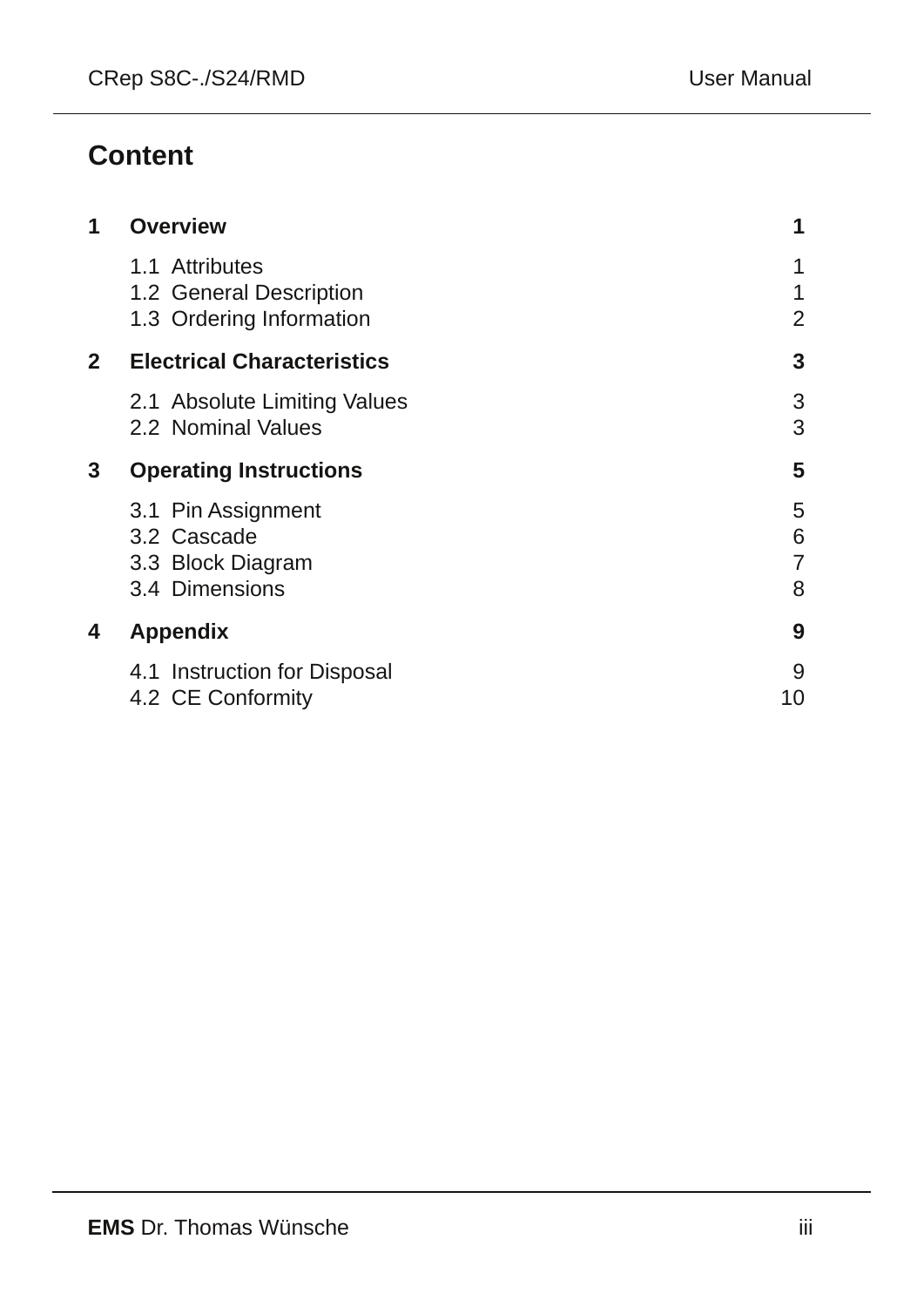THIS PAGE INTENTIONALLY LEFT BLANK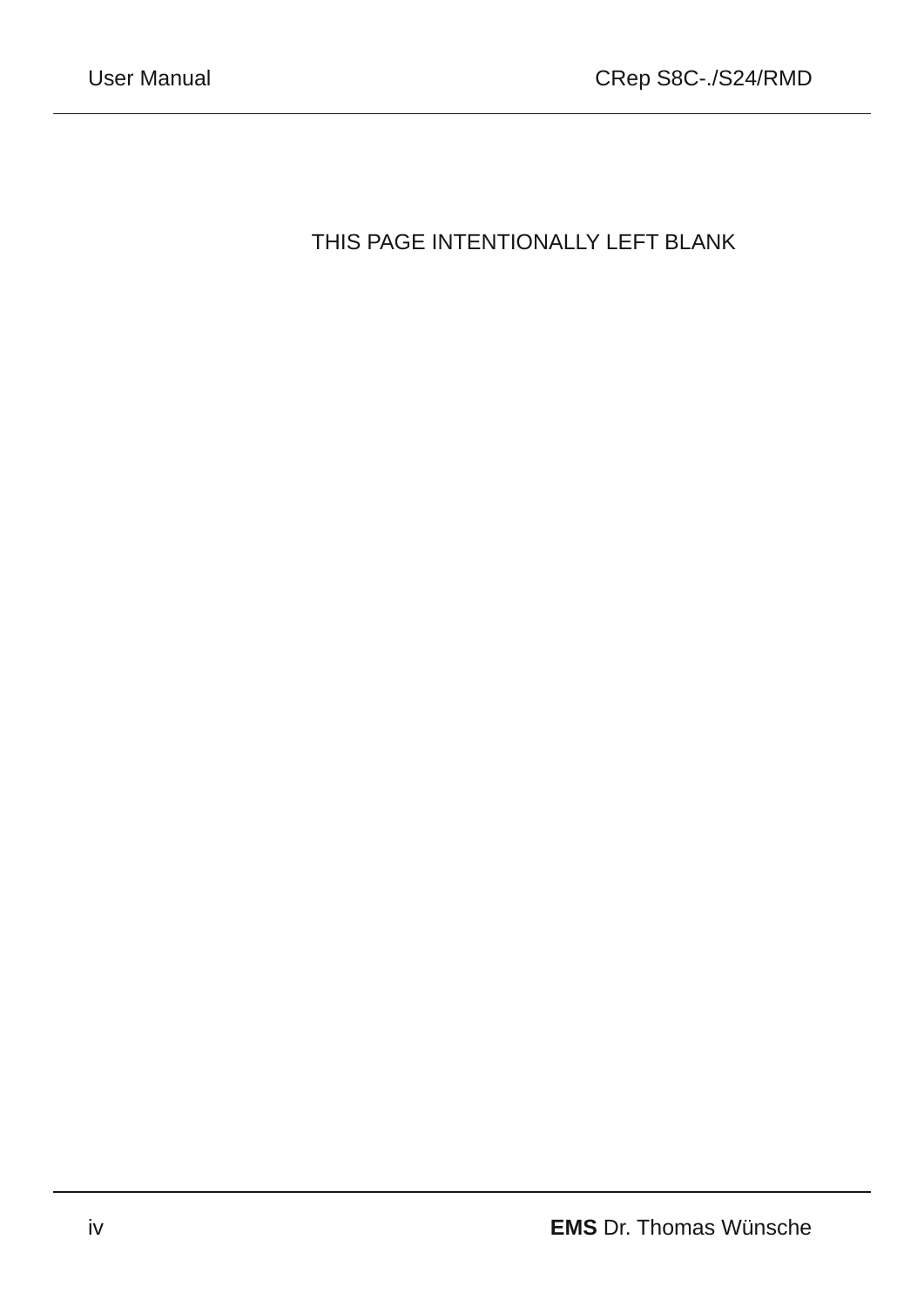## **1 Overview**

### **1.1 Attributes**

- Protocol transparent CAN repeater
- 8 CAN channels
- Low propagation delay
- Links for cascading up to 3 devices with one supply
- ISO 11898 compatible bus interface
- Detach of dominant locked bus segments
- Rail mountable

### **1.2 General Description**

The compact CAN repeater CRep S8C transmits and amplifies signals transparent to the CAN protocol. Each of the eight CAN connections has the physical behaviour of a single bus node. CRep S8C permits a flexible design of the network topology and offers special support for star structured networks. Furthermore tree structures and long stub lines are supported. Through the possibility to use the network structure that fits the application best a reduction of installation costs can be reached.

The maximum data rate in CAN networks, depending on signal propagation delays, can be increased, if CRep S8C is used to improve the network structure. An increase of the maximum node count in a CAN network can be reached by splitting the network in subnets that are connected by CRep S8C. Each subnet makes the number of CAN nodes possible permitted by the drivers output current. Where CAN signals have to be transmitted over long distances, CRep S8C can be used for signal conditioning. The capability to detach erroneous segments from the rest of the CAN system reduces the impact on the intact bus segments for the most commonly occuring errors.

The presence of power is indicated by a LED. Furthermore each CAN channel is provided with a LED indicating that this channel has originated a CAN message when the LED is on.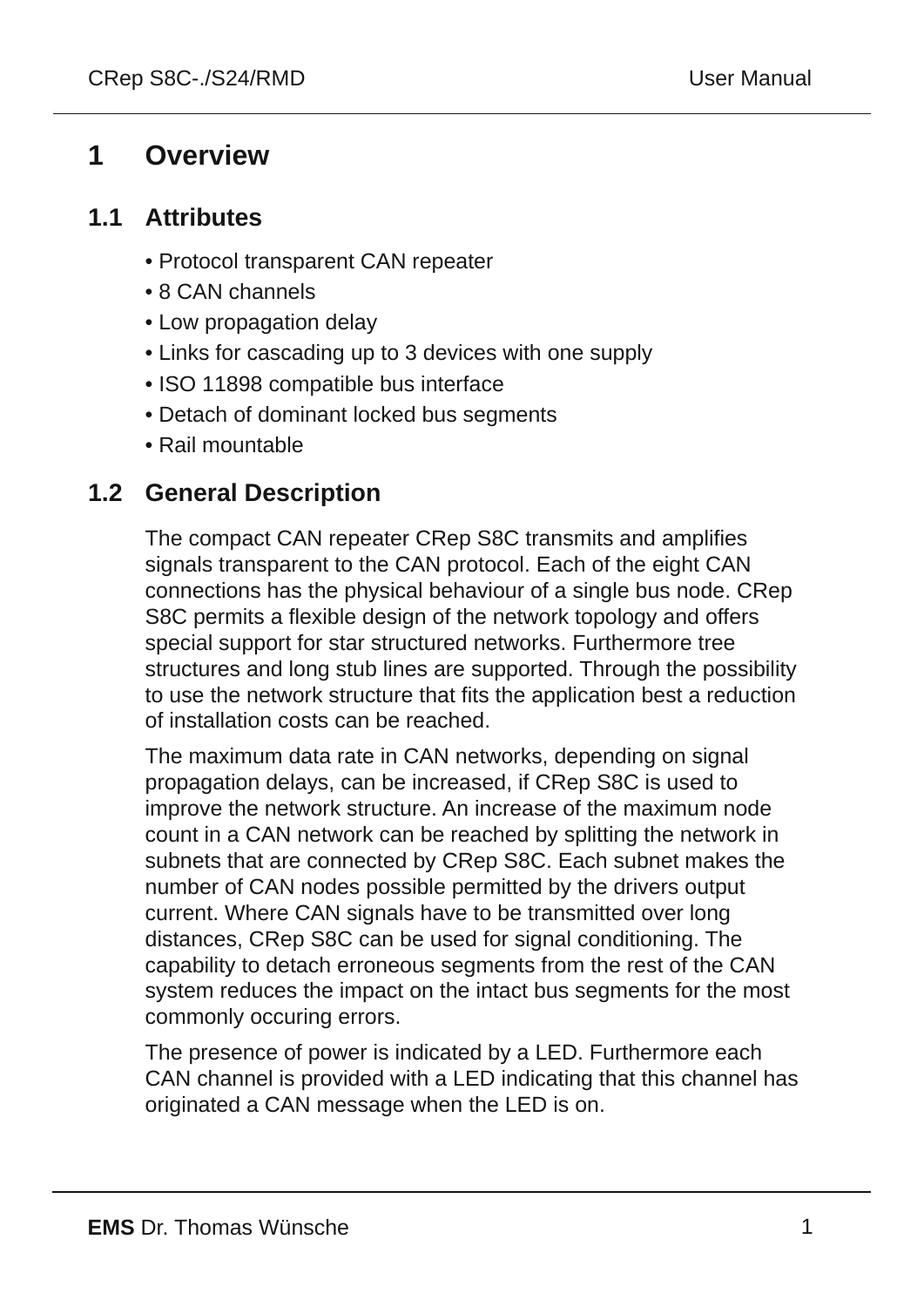# **1.3 Ordering Information**

| 12-04-102-xx | CRep S8C-5/S24/RMD<br>Multiport CAN repeater for rail mounting<br>500ns inhibit time         |
|--------------|----------------------------------------------------------------------------------------------|
| 12-04-103-xx | <b>CRep S8C-10/S24/RMD</b><br>Multiport CAN repeater for rail mounting<br>1µs inhibit time   |
| 12-04-104-xx | <b>CRep S8C-20/S24/RMD</b><br>Multiport CAN repeater for rail mounting<br>2µs inhibit time   |
| 12-04-105-xx | CRep S8C-50/S24/RMD<br>Multiport CAN repeater for rail mounting<br>5µs inhibit time          |
| 12-04-106-xx | <b>CRep S8C-100/S24/RMD</b><br>Multiport CAN repeater for rail mounting<br>10µs inhibit time |

- **Note:** xx denotes language of delivery:
	- 10 German
	- 20 English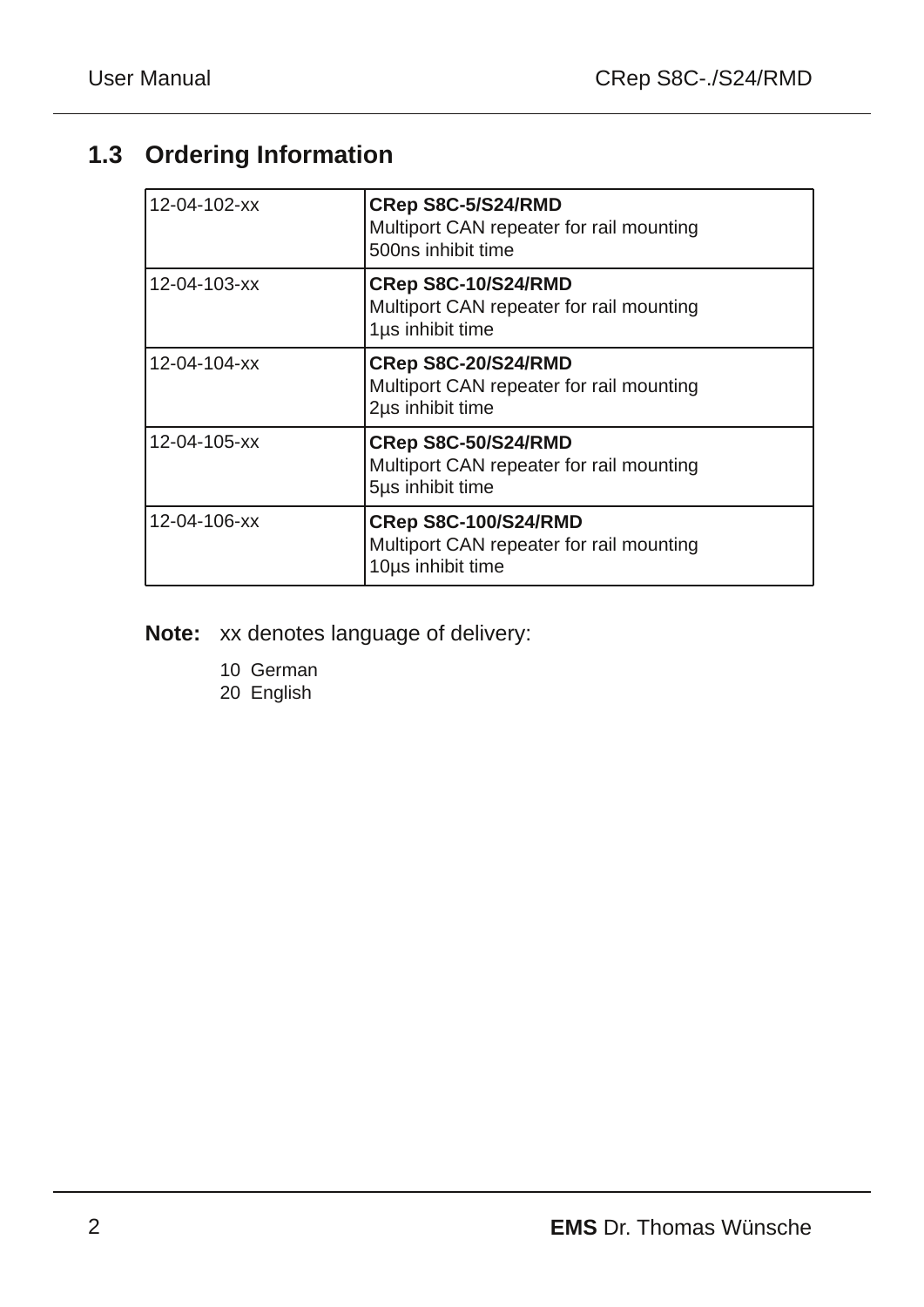# **2 Electrical Characteristics**

#### **2.1 Absolute Limiting Values**

Any (also temporary) stress in excess of the limiting values may cause permanent damage on CRep S8C and connected devices.

| <b>Parameter</b>                    | Min.   | Max.  | Unit        |
|-------------------------------------|--------|-------|-------------|
| Storage temperature                 | $-40$  | $+80$ | $^{\circ}C$ |
| Operating temperature               | 0      | $+60$ | $^{\circ}C$ |
| Power supply voltage                | $-100$ | $+35$ |             |
| Voltage on signal lines             | $-30$  | $+30$ |             |
| Maximum power dissipation (at 60°C) |        | tbd   | mW          |

#### **2.2 Nominal Values**

All values, unless otherwise specified, refer to a supply voltage of 24V and an environmental temperature of 20°C.

| <b>Parameter</b>                                        | Min. | Typ. | Max. | <b>Unit</b> |
|---------------------------------------------------------|------|------|------|-------------|
| <b>Current consumption</b><br>(no load)                 |      | 70   |      | mA          |
| <b>Current consumption</b><br>(250kBit/s, 100% busload) |      | tbd  |      | mA          |
| Power supply voltage                                    | 19   | 24   | 30   |             |
| Propagation delay between<br>2 arbitrary CAN channels   |      | 130  | 200  | ns          |
| Propagation delay<br>cascade                            |      | 8    | 10   | ns          |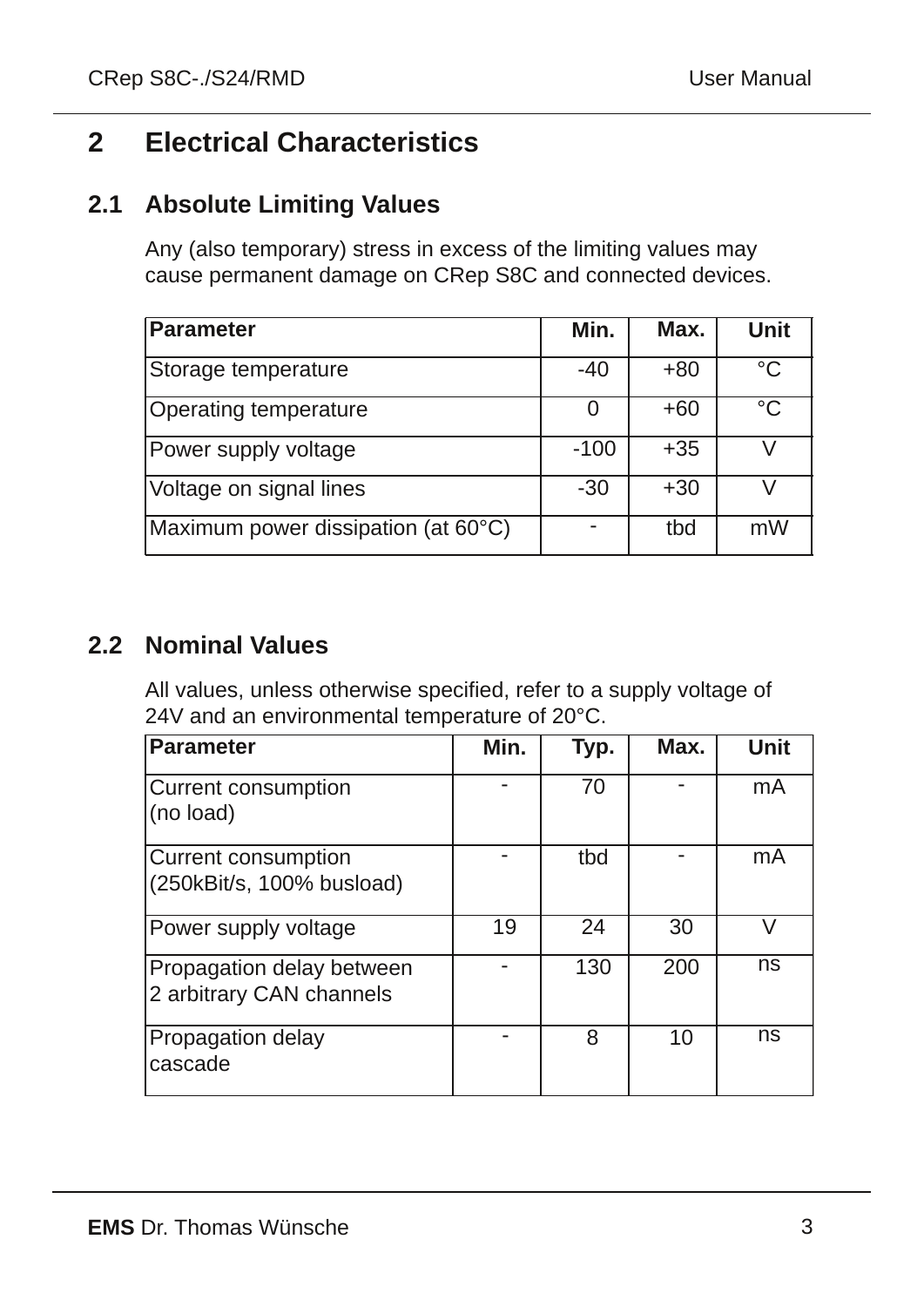THIS PAGE INTENTIONALLY LEFT BLANK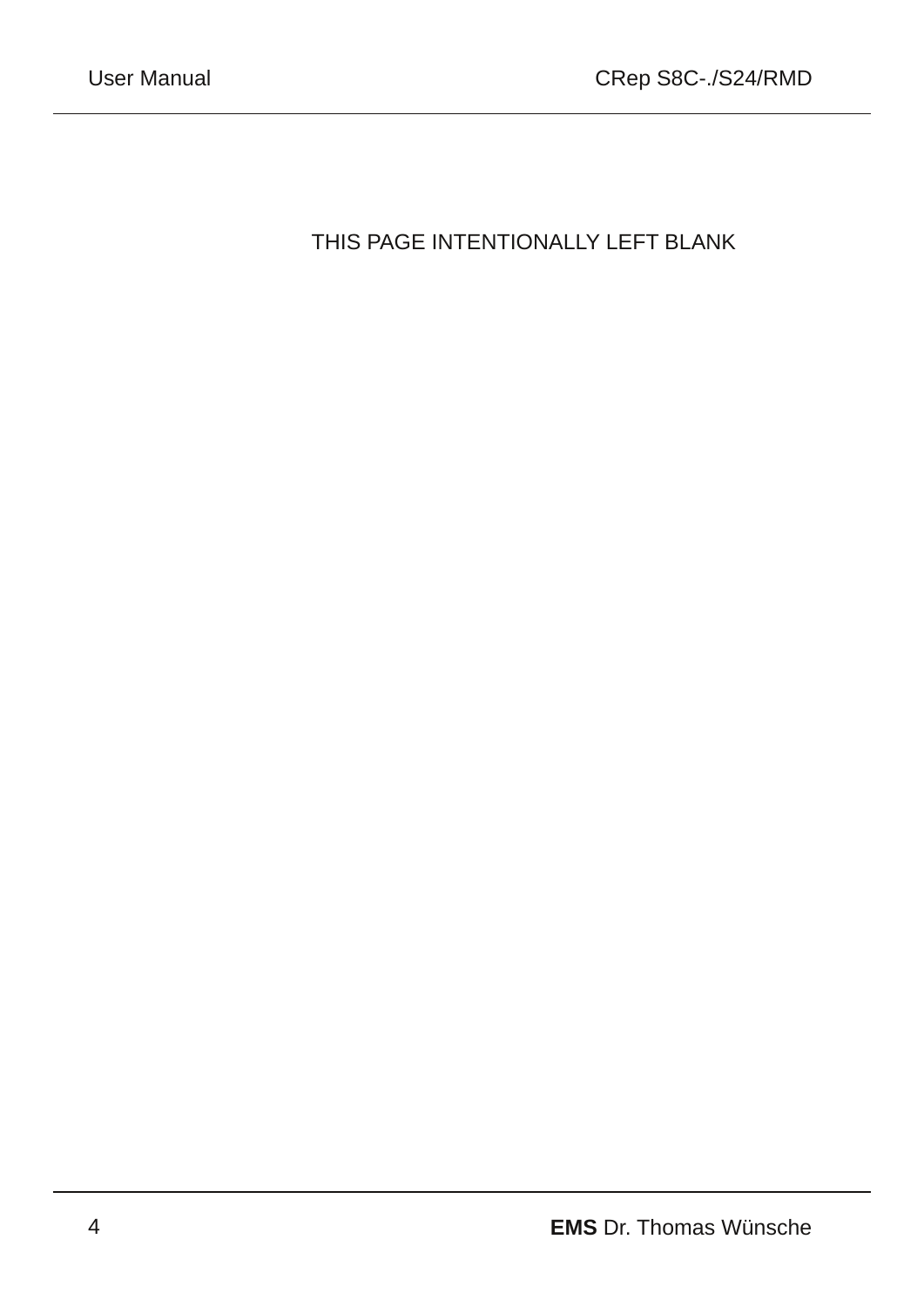# **3 Operating Instructions**

#### **3.1 Pin Assignment**

A CRep S8C device includes 8 CAN segments, wired by terminal blocks with 3 clamps. The power supply of CRep S8C is separately wired by a terminal block with 2 clamps.

The following table shows the terminal assignment of the CAN connector:

| Pin |            | <b>Function</b>   |
|-----|------------|-------------------|
|     | CAN H      | CAN high bus line |
| 2   | CAN L      | CAN low bus line  |
| 3   | <b>GND</b> | CAN ground        |

PIN:  $\overline{2}$ 3  $\mathbf{1}$ ■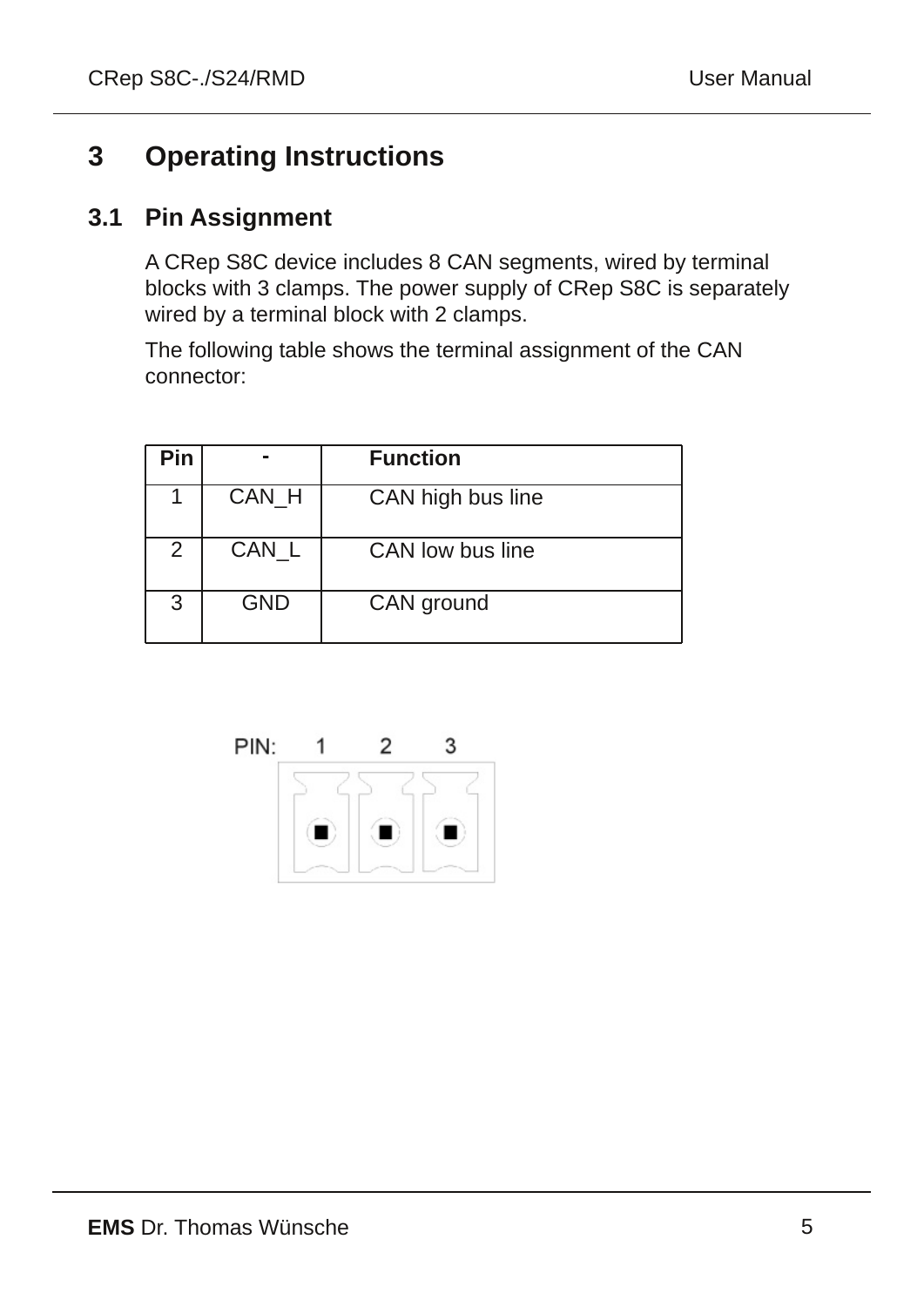The following table shows the terminal assignment of the power connector:

| Pin | <b>Name</b>    | <b>Function</b>      |
|-----|----------------|----------------------|
|     | POWER +        | Positive supply +24V |
|     | <b>POWER -</b> | Ground               |

The power supply is galvanicly decoupled from the CAN system.

#### **3.2 Cascade**

It is possible to connect up to three CRep-S8C into a cascade configuration to extend the CAN channel count up to 24. The cascade connectors are the SUB-D9 plugs on the left and right side of the device. When a cascade is used only one power supply needs to be connected.

The following rules are mandatory:

- The cascade connectors must not be used to any other purpose than to form a cascade with another CRep S8C.
- The cascade connection may only be done when no power is supplied to CRep S8C.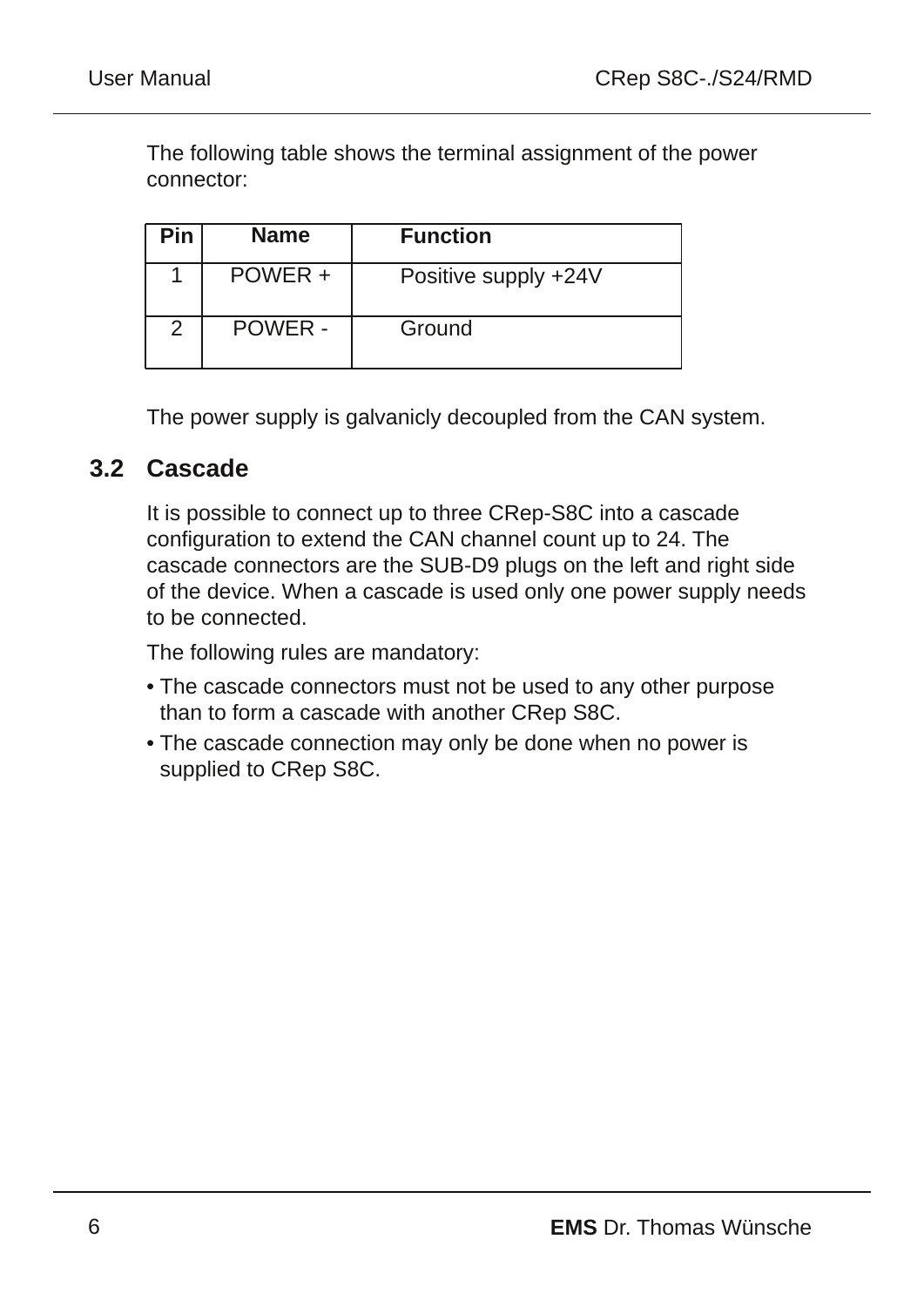### **3.3 Block Diagram**

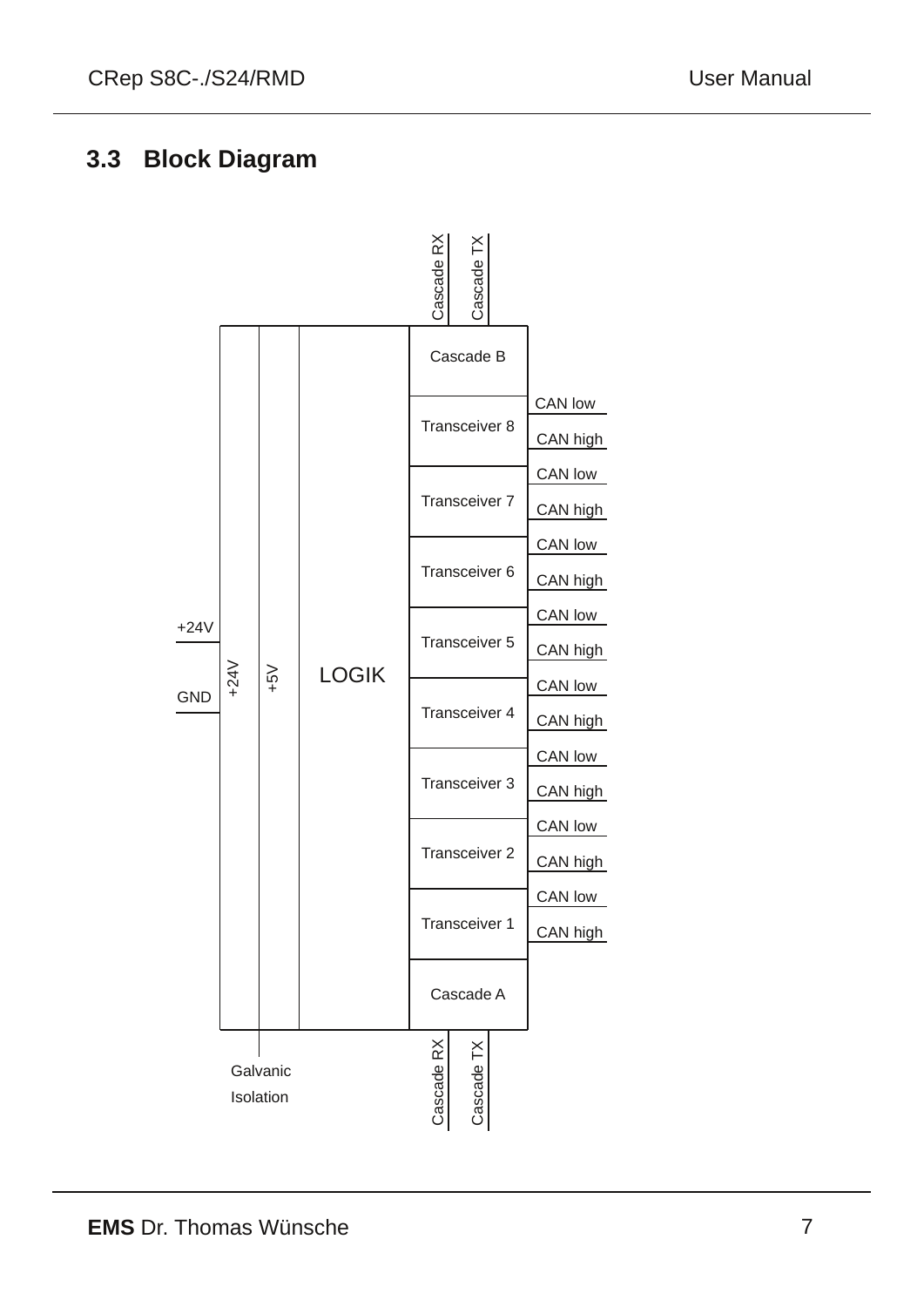### **3.4 Dimensions**

All values in [mm].

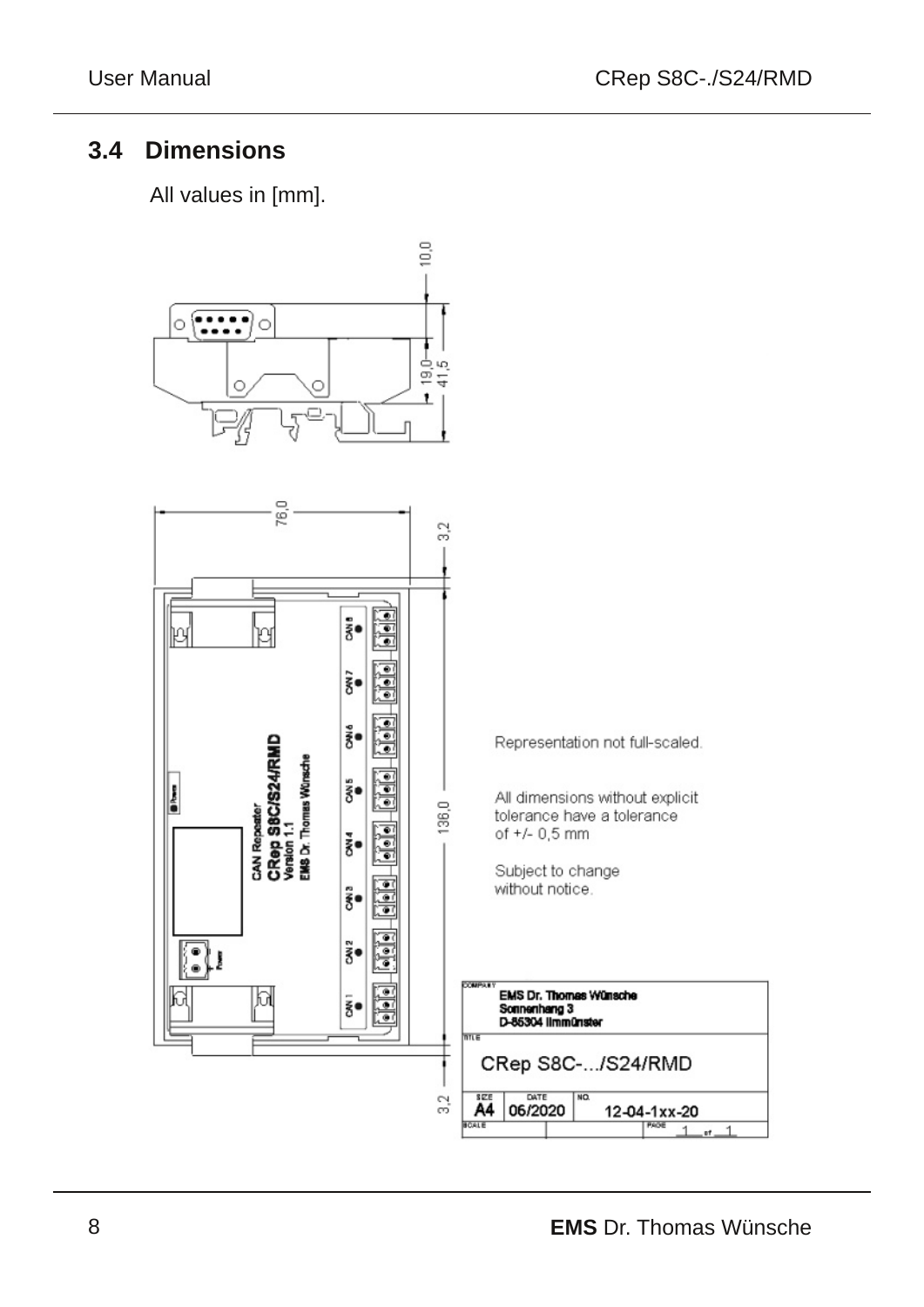# **4 Appendix**

#### **4.1 Instruction for Disposal**

#### **Electronic Equipment Act (WEEE)**

EMS is selling its products exclusively to commercial customers. This is the reason why all devices are designed for commercial use and have to be disposed appropriately. In accordance to § 10 para. 2 clause 3 Electronic Equipment Act (WEEE) the disposal of EMS products is regulated the following way.

The equipment must not be disposed at the public collection points. In accordance with the applicable law the disposal has to be done by the customer for own account. The same applies to products, which have been sold to third parties, if those parties do not take care of a disposal in accordance to the applicable law. As an alternative the products can be returned to EMS free of charge.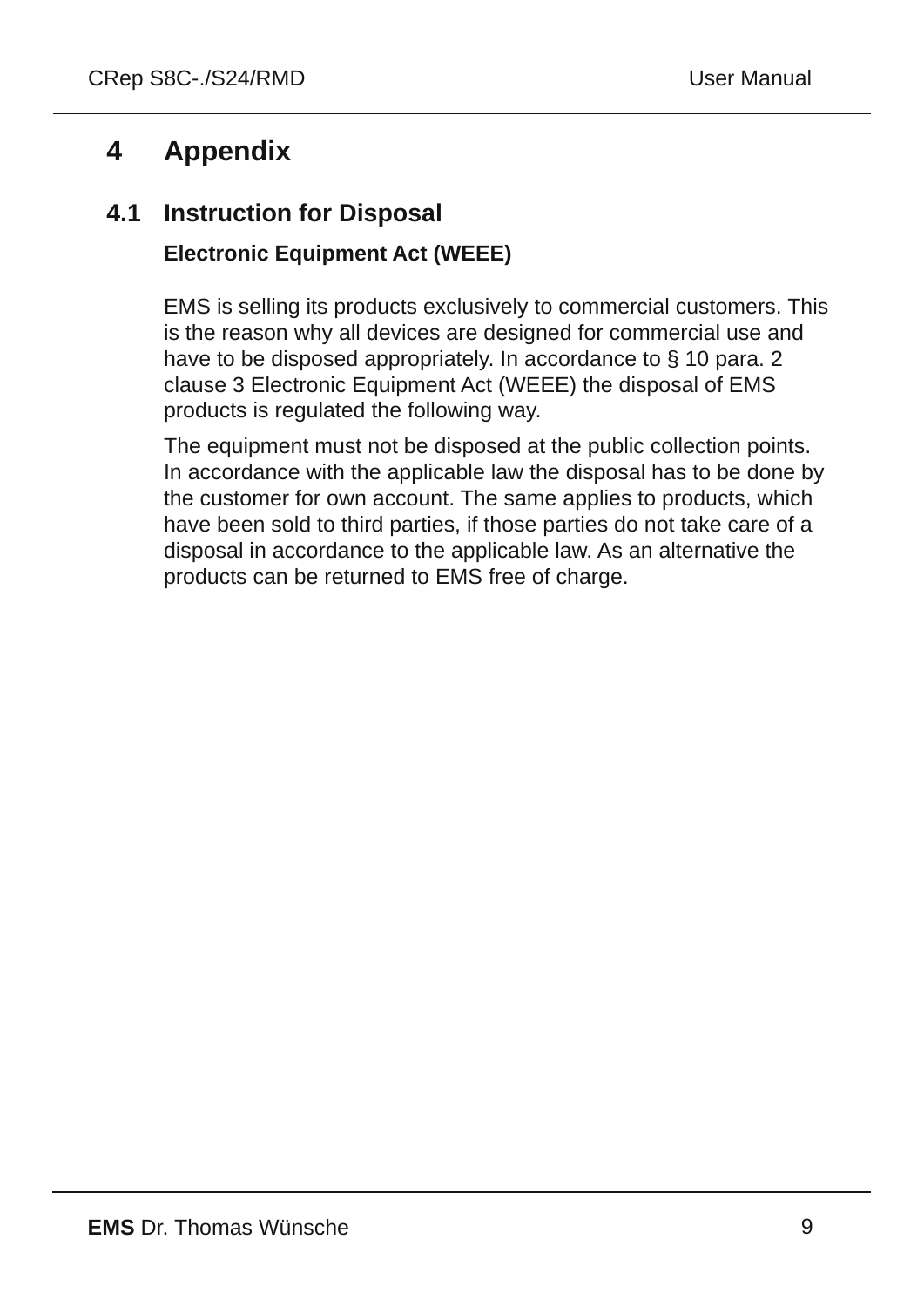### **4.3 CE Conformity**

### **Declaration of Conformity**

The manufacturer

EMS Dr. Thomas Wünsche e.K. Sonnenhang 3 85304 Ilmmünster

hereby declares, that the following product:

| Name                | Article Number | Serial Number |  |
|---------------------|----------------|---------------|--|
| CRep-S8C-xx/S24/RMD | 12-04-10x-yy   | >0001349      |  |

meets the requirements of the following standards:

#### **Electromagnetic Immunity**

EN 55035:2018-04; VDE 0878-35:2018-04 - Electromagnetic compatibility of multimedia equipment -Immunity requirements (CISPR 35:2016, modified); German version EN 55035:2017

#### **Electromagnetic Emission**

EN 55032:2016-02; VDE 0878-32:2016-02 - Electromagnetic compatibility of multimedia equipment -Emission Requirements (CISPR 32:2015); German version EN 55032:2015

and therefore conform with the EU requirements on:

#### Electromagnetic compatibility (2014/30/EU)

In accordance with the above mentioned EU directives, the EC declarations of conformity and the associated documentation are held at the disposal of the competent authorities.

#### RoHS<sub>3</sub>

The RoHS 3 (EU 2015/863) commits manufacturers of "Electrical and Electronic Equipment" (EEE) to secure compliance with the RoHS Directive before placing a CE mark.

Based on technical documentation and to the best of our knowledge, we hereby confirm that the above mentioned products do not contain any of the restricted substances according to Article 4 of the RoHS Directive in excess of the maximum concentration values tolerated by weight in any of their homogeneous materials.

Ilmmünster, 27.08.20

Dr. Thomas Wünsche